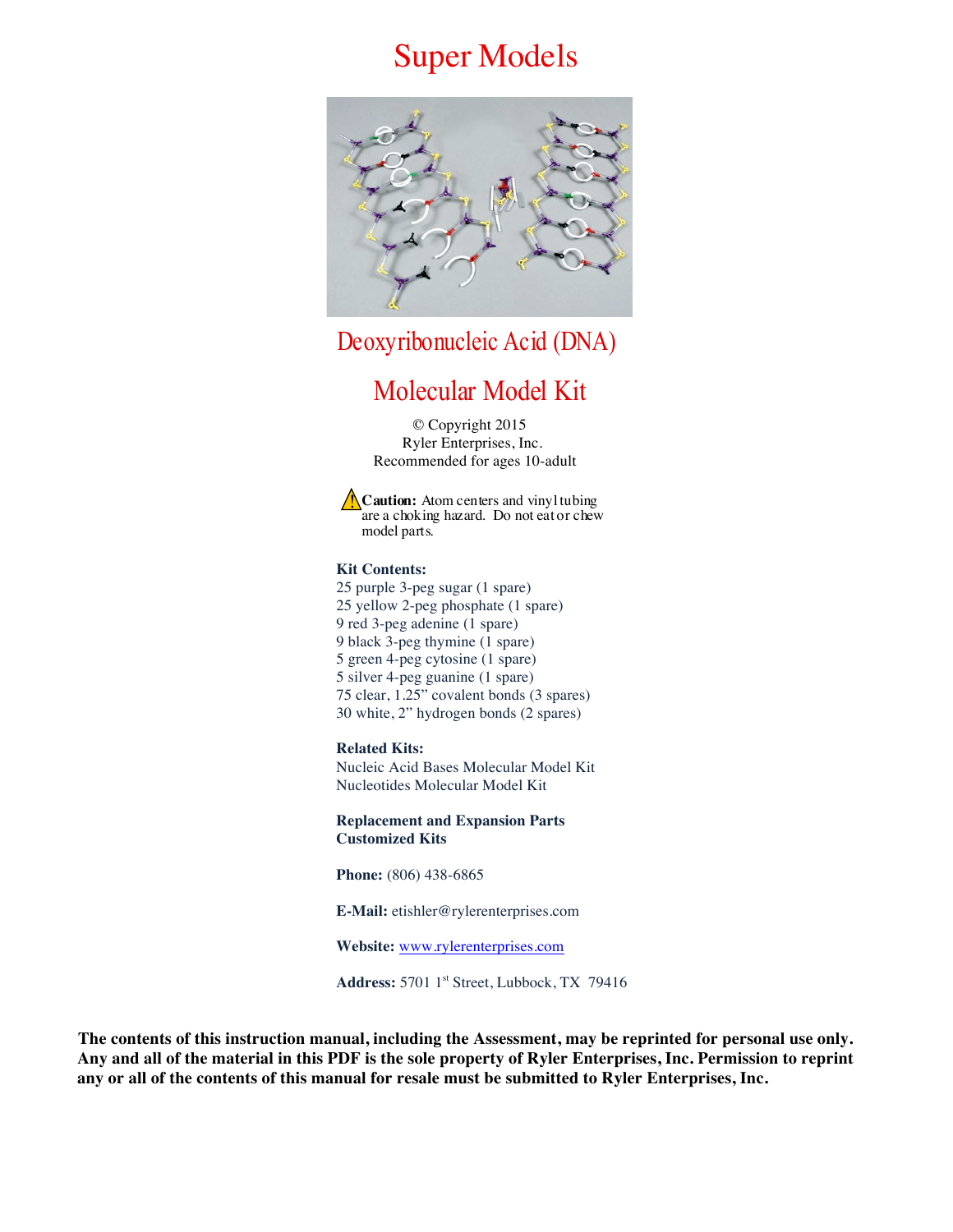## **GENERAL INFORMATION**

Three features of DNA can be seen after making the model. First, there are two kinds of bonds. The clear, thicker tubes represent strong-chemical bonds that can occur between almost any two types of atoms. The longer, white tubes are for hydrogen bonds that are weaker and involve the sharing of hydrogen atoms. Hydrogen bonds can easily be broken by heat, radiation or chemical agents. Second, there are two hydrogen bonds between A and T, while three hydrogen bonds occur between C and G. Organisms that live in hot springs have more C and G in their DNA, as you can imagine. And finally, the molecule resembles a ladder with the "rungs" represented by the bases and the "sidepieces" or "backbones" are made of alternating sugar-phosphate molecules (-s-p-s-p- and so on).

The hydrogen bonding between the bases of the nucleotides forces the DNA to take on the form of a **helix** (spiral). Since DNA is made of two strands, we call the molecule a **double helix** (sometimes it is called a duplex). Below, in Fig. 1, there is a metal spring (not supplied) on the left and a portion of a DNA molecule on the right. A helix may be right-handed or left-handed. It is left-handed if, when seen from the top, it turns in a counter-clockwise direction. It is right-handed if, when seen from the top, it turns in a clockwise direction. Observe that the metal spring and the DNA double helix are right-handed. This form of DNA is called B-DNA, and it is one of several forms of the molecule.



Fig. 1 A right-handed metal helix and a part of a right-handed DNA molecule.

Two new features of DNA become obvious when you examine Fig. 1. One is the double helix which is similar to a spiral staircase, not a twisted ladder, and second, there are two sizes of grooves in the molecule. The larger is known as the **major groove**, while the smaller is called the **minor groove**.

You will also notice that the two halves of the molecule run in opposite directions, that is the bottom half starts at

3´ on the left and proceeds to 5´ on the right. The top half is arranged with  $5<sup>′</sup>$  on the left and  $3<sup>′</sup>$  on the right. This alignment is important to the functioning of the DNA molecule, and it is called an **antiparallel** arrangement.

In a living cell, DNA has two functions: 1) Make exact copies of itself prior to cell division or for other purposes, and 2) Control the development and the operation of the cell from its birth until its death.

This kit will be helpful in understanding the first of the two functions. A separate kit is available for studying the second function.

As an aid to understanding replication you might try using zippers, to see the overall plan for the steps used to make two exact copies of a DNA molecule.

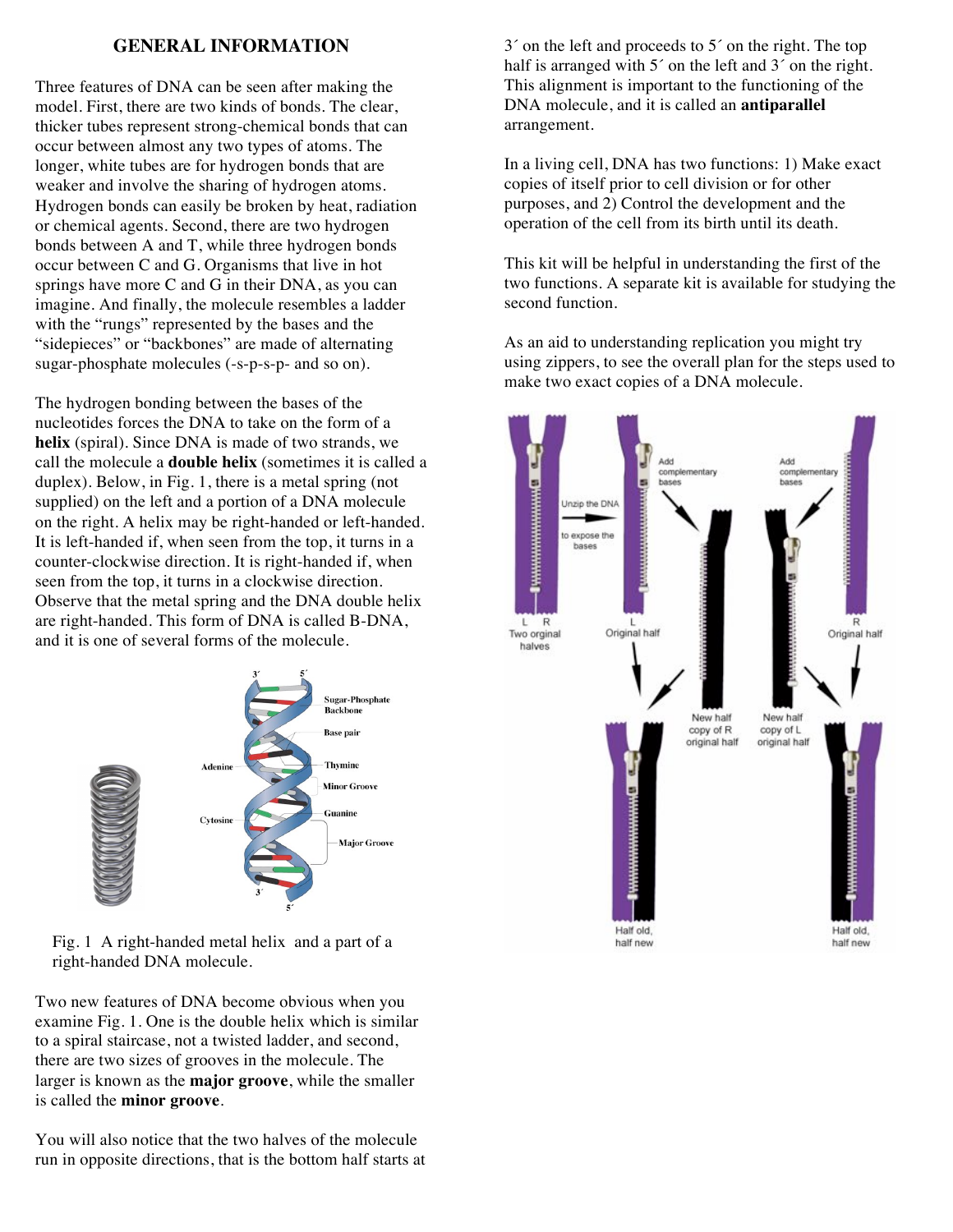## **Assembly Instructions**

#### **Color Guide for Molecules & Bonds**

| Molecule    | <b>Color</b> | <b>Number of Pegs</b> |
|-------------|--------------|-----------------------|
| Deoxyribose | Purple       |                       |
| Phosphate   | Yellow       |                       |
| Adenine     | Red          |                       |
| Thymine     | <b>Black</b> |                       |
| Cytosine    | Green        |                       |
| Guanine     | Silver       |                       |
|             |              |                       |

| Bond     | Color             |
|----------|-------------------|
| Covalent | Colorless (clear) |
| Hydrogen | White             |

DNA is a double stranded polymer of nucleotides. A nucleotide is made of a sugar (deoxyribose), a phosphate, and one of the following nitrogenous bases: adenine, thymine, cytosine, or guanine.

This kit provides you with enough molecules and bonds to make a DNA model containing 24 nucleotides.

## **YOUR TEACHER WILL SIGN YOUR CHECK LIST AS YOU COMPLETE EACH PART OF THIS LAB.**

# **PART I: MAKING A DNA MOLECULE.**

**BEFORE YOU ASSEMBLE THE MODEL, IDENTIFY AND SHOW YOUR TEACHER THE PARTS THAT REPRESENT MOLECULES OF SUGAR, ADENINE, GUANINE, CYTOSINE, AND THYMINE, AND AN ION OF PHOSPHATE. (1)**

## **Step I: Making a nucleotide.**

Assemble one nucleotide by placing a clear tubing bond on the purple sugar molecule peg that is at the top of the  $130^{\circ}$  angle farthest away from the other two pegs as pictured in Fig. 2.



Fig. 2 Attaching a bond to a deoxyribose.

Next, insert a peg of any one of the bases into the bond you just put on the sugar molecule. In order to complete the nucleotide, put clear tubing bonds on the sugar molecule pegs that are closest together, and place a yellow phosphate peg into either of these clear bonds. The phosphate is now on the 5ʹ carbon of the nucleotide that you have just made, and it should look like Fig. 3.



Fig. 3 A 5ʹ phosphate deoxyribonucleotide.

# **HAVE YOUR INSTRUCTOR CHECK YOUR NUCLEOTIDE MODEL. (2) POINT TO THE 3**ʹ **AND 5**ʹ **ENDS OF THE NUCLEOTIDE. (3)**

## **Step II: Making more nucleotides**

Construct 23 more nucleotides from the remaining molecules and clear plastic bonds.

# **Step III: Making a strand of 12 nucleotides.**

Connect the yellow phosphate of one nucleotide to a 3ʹ bond on a sugar of another nucleotide. You have just made a dinucleotide which should resemble the one in Fig. 4.



Fig. 4 A dinucleotide.

# **HAVE YOUR INSTRUCTOR CHECK YOUR DINUCLEOTIDE MODEL. (4)**

Continue to attach additional nucleotides to each other until you have a strand of 12. Your model should now closely resemble the five nucleotide chain shown in Fig. 5.



Fig. 5 A five nucleotide segment of a single strand of DNA.

**HAVE YOUR MODEL CHECKED AGAIN. (5)**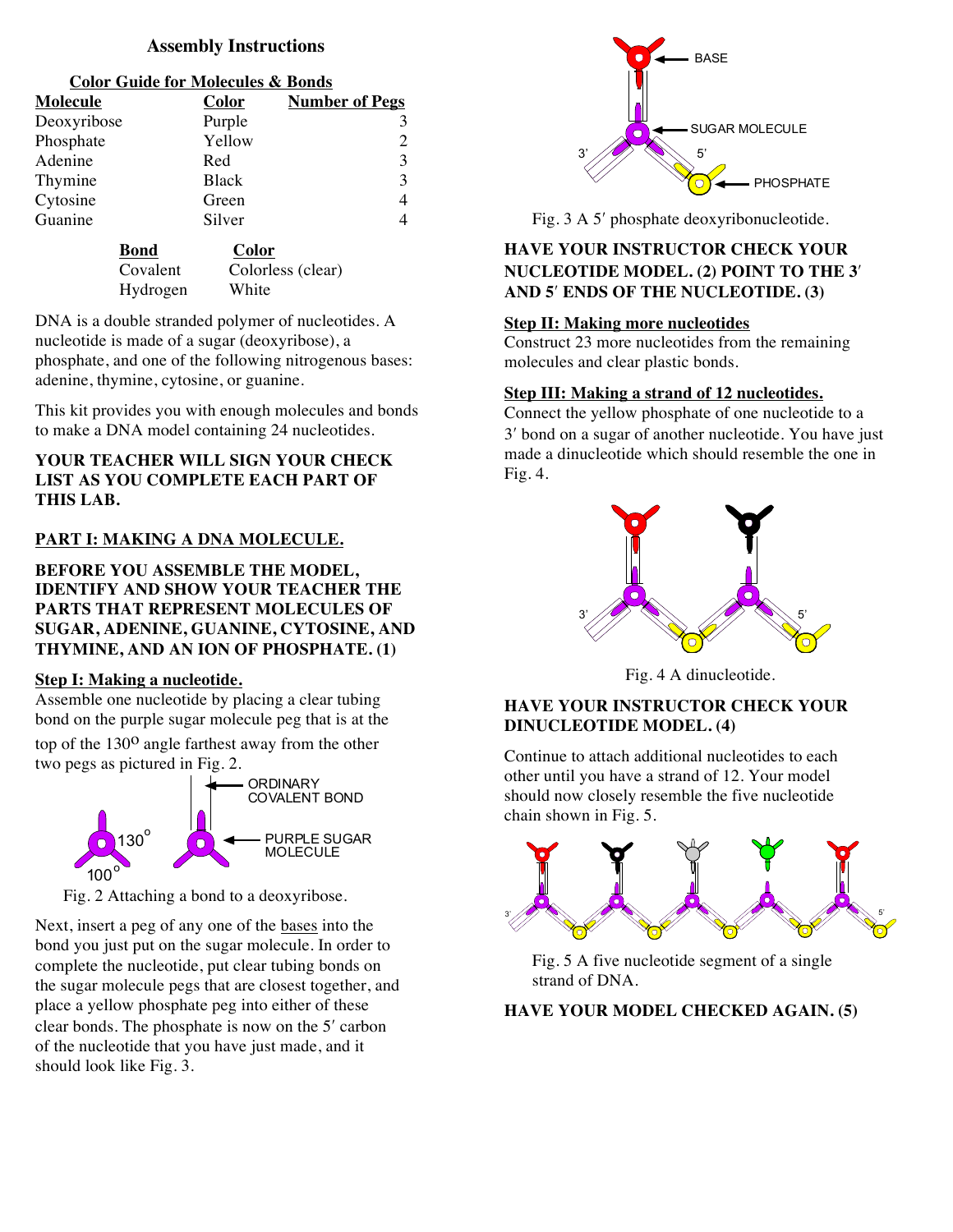## **Step IV: Making a double stranded DNA molecule.**

To complete a DNA molecule, you will now attach the remaining nucleotides to their complements on the strand that you just made. Put hydrogen (white) bonds on all of the unattached pegs of the base of the first nucleotide (on the 3ʹ end) of the chain. Connect the base of an unattached nucleotide to these hydrogen bonds according to the following scheme: Red is bonded to Black; Green is bonded to Silver. The 5ʹ end of the nucleotide should be on the left side as you can see in Fig. 6.



Fig. 6 Attaching complementary nucleotides to an original single strand of DNA.

## **CHECK YOUR MODEL AGAIN WITH YOUR INSTRUCTOR. (6)**

Continue to attach nucleotide bases to their complements with hydrogen bonds as you just did. When you are finished adding the remaining 11 nucleotides, insert the phosphates into the clear tube bonds on the sugar next to each phosphate. The double stranded DNA is called a duplex. Compare the diagram of a DNA duplex in Fig. 7 with your model.



Fig. 7 A segment of a completed DNA

Congratulations! You have completed construction of a molecule of **DNA**.

## **SHOW YOUR TEACHER: THE DNA. (7) THE 3**ʹ **AND 5**ʹ **ENDS OF THE DNA. (8) A HYDROGEN BOND. (9) A NUCLEOTIDE PAIR . (10)**

#### **PART II: REPLICATING A DNA MOLECULE. Step I. Unzipping the DNA.**

Separate the DNA duplex by removing the hydrogen bonds from all of the bases on one side of the model from all of the bases on the complementary strand. In Fig. 8 all but base pair have been separated.



Fig. 8 Separating the duplex into two halves.

## **HAVE YOUR MODEL CHECKED. (13)**

## **Step II. Replication.**

Your teacher will tell you how to obtain additional nucleotides from another group. Add these to both of the separated halves of your original DNA molecule.

## **HAVE YOUR MODEL CHECKED. (15)**

## **PART III: A POINT MUTATION.**

One of the common genetic conditions in people that populate areas of the globe where malaria is a problem is sickle cell hemoglobin. Possessing two genes (being homozygous) for the condition can be life threatening. The gene calls for the amino acid glutamate to be replaced in the sixth position of a β−polypeptide chain by valine. Two β−chains are incorporated into a hemoglobin molecule. When valine is present in hemoglobin, red blood cells containing the molecules become distorted into a sickle shape. These cells break easily, plugging small vessels, and the blood fails to carry oxygen normally. The ensuing sickle cell anemia can then be fatal.

The triplet in DNA that codes for glutamate is CTT. A point mutation that changes the triplet to CAT causes valine to be substituted for glutamate. Your DNA kit can be used in two ways to demonstrate this type of mutation.

First make sure that you have a CTT triplet somewhere in the  $3'$  -  $5'$  side of the completed DNA model. Then choose Simulation I or II and proceed.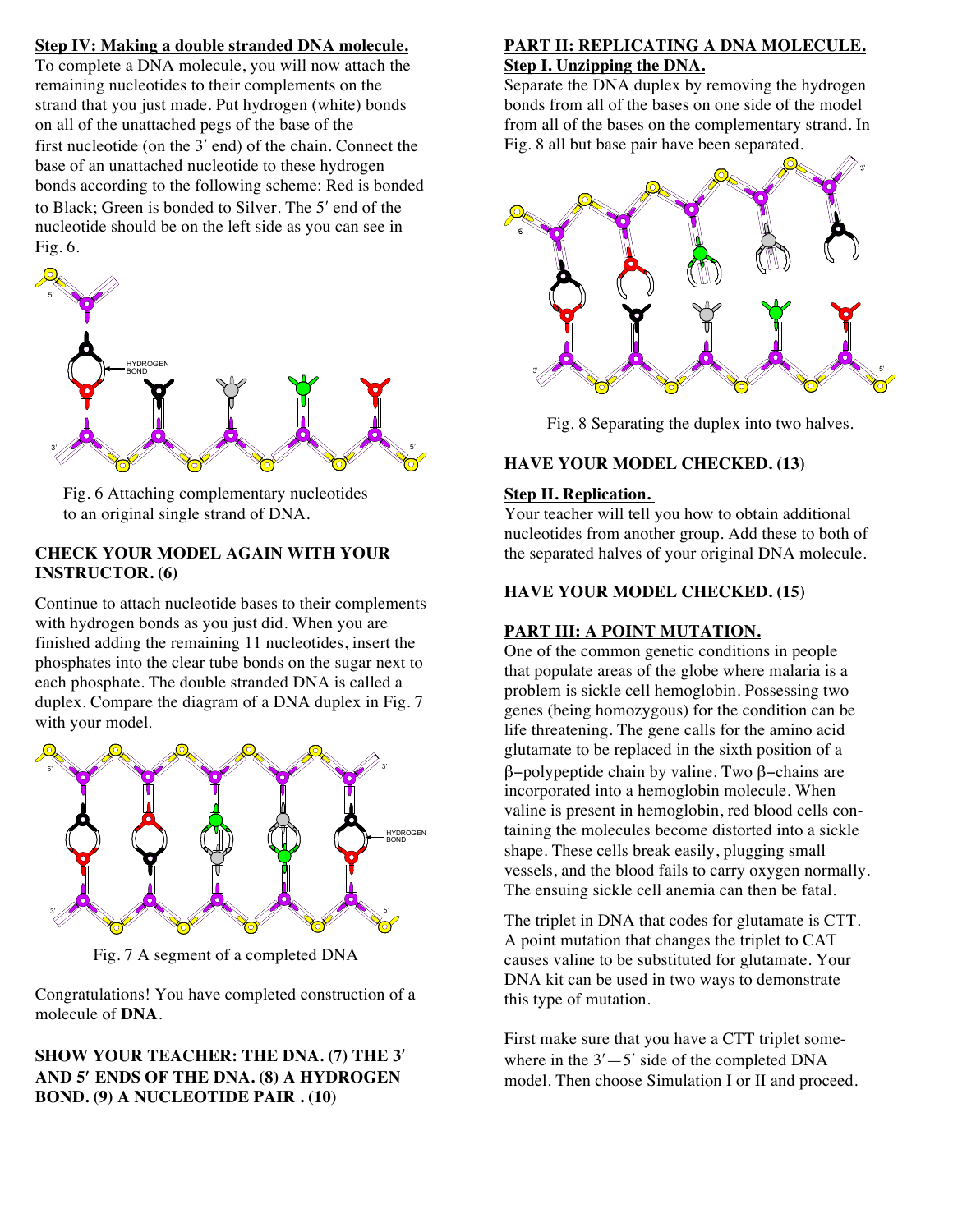#### **Mutation simulation I.**

Mutate (change) your completed DNA model so that the original sequence has a new triplet in the third position from the 3ʹ end. An example is given in Fig. 9.

> 5ʹ– ATG GGT GAA GCT– 3ʹ 3ʹ– TAC CCA CTT CGA– 5ʹ Point mutation occurs here Before mutation

5ʹ– ATG GGT GTA GCT– 3ʹ 3'- TAC CCA CAT CGA- 5 New triplet here After mutation

Fig. 9 A point mutation in the third triplet.

## **Mutation simulation II.**

A second method of showing the mutation can be done during replication. As you add nucleotides to the  $5'-3'$ side of the separated duplex, make a mismatch so that the third triplet reads CAT. Also make a mismatch of the  $3'-5'$  original side in the third triplet so that GTA replaces GAA, although both errors would not necessarily take place simultaneously in a cell. You do not have to hydrogen bond the mismatched bases. See Fig. 10 for an example.



Fig. 10 Point mutations during DNA replication.

Notice that the CAT error in the gene is expressed immediately, while the DNA carrying GTA will have to be replicated one more time to have an effect.

#### **PART IV: THE DNA HELIX.**

Two students holding a DNA model can demonstrate the primary coiling of the molecule in the B-DNA conformation with 10 base pairs per turn. Using the model this way shows the staircase-like twisting of both backbones of the B-DNA double helix around a common axis, rather than a twisted ladder arrangement.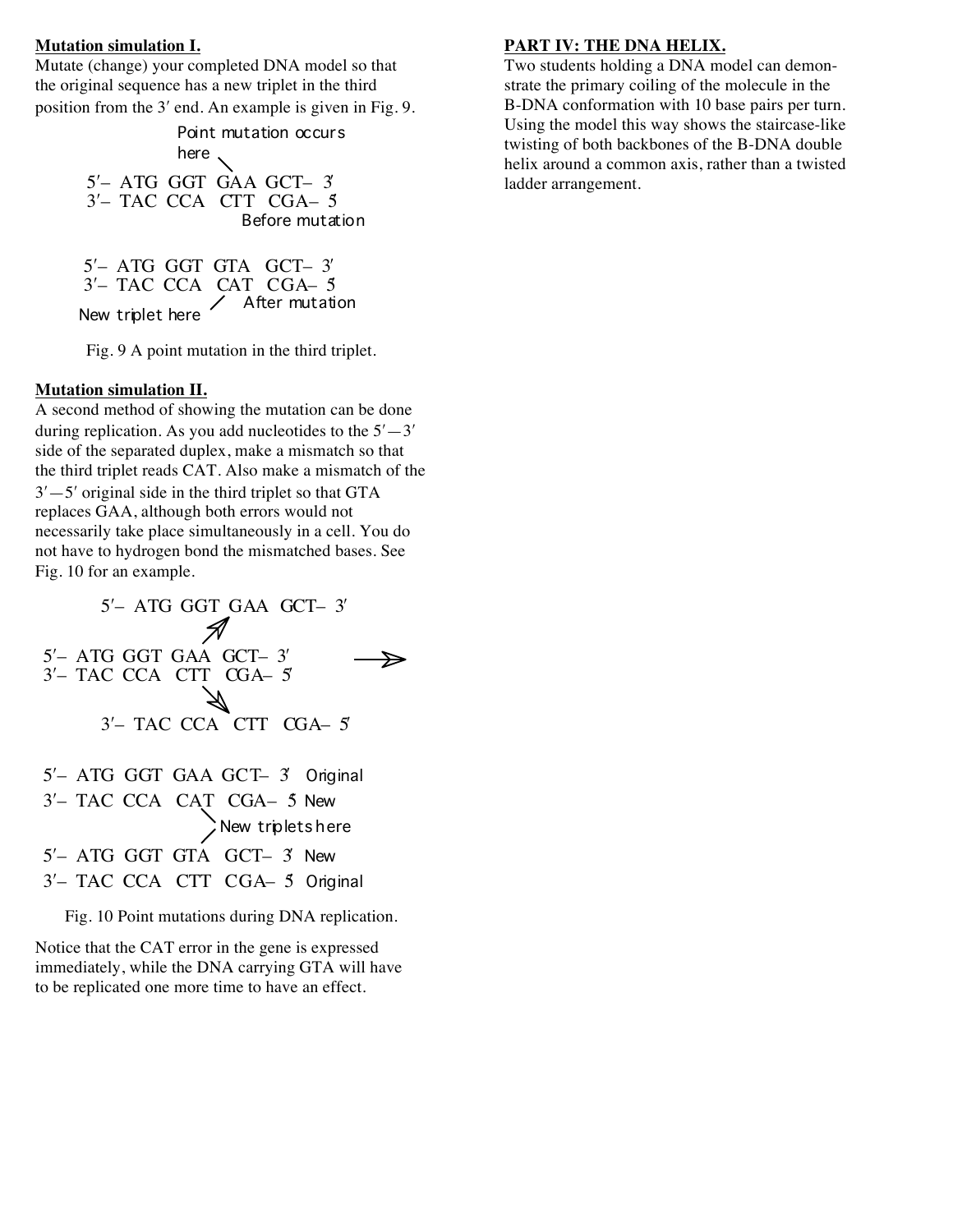| Name   |  |
|--------|--|
| Period |  |
| Date   |  |

## DNA MODEL KIT-CHECK LIST

Part I: Making a DNA molecule.

| 1.               | 3 parts of a nucleotide<br>Approved                                                   | 15. 2 replicated DNA molecules.                                                          |
|------------------|---------------------------------------------------------------------------------------|------------------------------------------------------------------------------------------|
|                  | Sugar                                                                                 | 16. How are the two new DNA molecules the same?                                          |
|                  | Phosphate<br>_________                                                                |                                                                                          |
|                  | Bases:<br>Adenine                                                                     | Part III: a point mutation.                                                              |
|                  | Guanine                                                                               | 17. Consult a dictionary of the genetic code, and<br>determine whether the following DNA |
|                  | Cytosine                                                                              | mutations will result in a change in the amino<br>acid content of a protein.             |
|                  | Thymine                                                                               | <b>CHANGE</b>                                                                            |
| $\overline{2}$ . | One nucleotide                                                                        | <b>YES</b><br><b>NO</b><br>$GAG \implies GAT$<br>O<br>$\bigcirc$                         |
| 3.               | $3'$ and $5'$ ends of the nucleotide.                                                 | $\bigcirc$<br>$\bigcirc$<br>$AAA \implies AAG$<br>$GGT \implies GTT$<br>$\bigcirc$       |
| 4.               | A dinucleotide.                                                                       |                                                                                          |
| 5.               | Single strand of 12 nucleotides.                                                      | 18. Why are some point mutations harmful, while<br>others are not?                       |
| 6.               | Single strand of 12 nucleotides with one<br>complementary nucleotide hydrogen bonded. |                                                                                          |
|                  |                                                                                       |                                                                                          |
| 7.               | Completed DNA molecule.                                                               |                                                                                          |
| 8.               | 3' and 5' ends of the DNA molecule.                                                   |                                                                                          |

Part II: REPLICATing a DNA molecule.

14. What type of bond did you just break?

13. Unzipped DNA (2 complementary halves).

\_\_\_\_\_\_\_\_\_\_\_

\_\_\_\_\_\_\_\_\_\_\_\_\_\_\_\_\_\_\_\_\_\_\_\_\_\_\_\_\_\_\_\_\_\_\_\_\_\_

- 9. A hydrogen bond.
- 10. How many nucleotide pairs are in your model?

\_\_\_\_\_\_\_\_\_\_\_\_

11. Consult a dictionary of the genetic code, and then write the names of the amino acids in the polypeptide coded for by the gene: 3ʹ—TAC CCA CTT—5ʹ.

\_\_\_\_\_\_\_\_\_\_\_\_\_\_\_\_\_\_\_\_\_\_\_\_\_\_\_\_\_\_\_\_\_\_\_\_\_\_\_

\_\_\_\_\_\_\_\_\_\_\_\_\_\_\_\_\_\_\_\_\_\_\_\_\_\_\_\_\_\_\_\_\_\_\_\_\_\_\_

12. What does this triplet code for? ACT